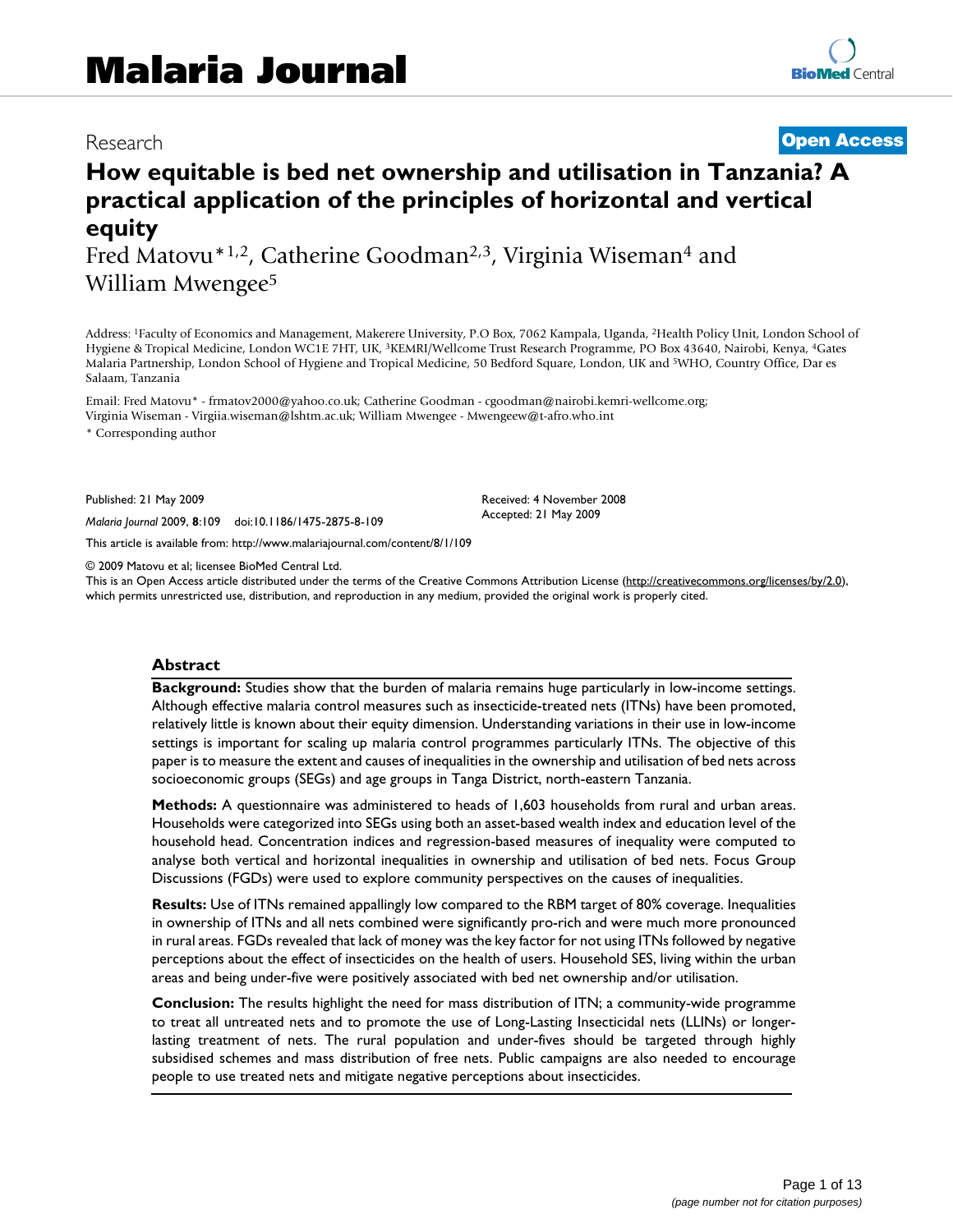# **Background**

Much effort is currently being directed towards stimulating the demand for Insecticide Treated Nets (ITNs) in African communities. ITNs have been shown to reduce child mortality by about 20%, saving six lives for every 1000 children under five years of age protected per year in sub-Saharan Africa (SSA) [[1](#page-11-0)]. The cost-effectiveness of ITNs has also been demonstrated [[2](#page-11-1),[3](#page-11-2)]. Despite this, current rates of net coverage remain disappointingly low in most African countries.

While a wide literature exists on ITN efficacy [[4](#page-11-3),[5\]](#page-11-4), there is an urgent need for more information on the equity of bed net ownership and utilisation to inform the scaling up of malaria control programmes. Inequities can be considered from both a horizontal and vertical perspective [[6](#page-11-5)]. Horizontal equity refers to a situation whereby individuals or social groups with the same level of need are treated equally. Vertical equity relates to cases where people with unequal needs are treated proportionately differently. For example, in the case of ITNs, the under-fives could be considered to be in greater need due to their low immunity to malaria. This study therefore analyses the nature and extent of inequalities in ownership and use of bed nets across socioeconomic groups (SEG) (from a horizontal equity perspective), and age (from a vertical equity perspective).

The relatively small number of studies available suggests that wealth is a key determinant of the demand for bed nets. A study from The Gambia found that wealthier households owned significantly more nets than their poorer counterparts [[7](#page-11-6)]. Data from an ITN social marketing project in Tanzania demonstrated that the least poor quartile of the population were 2.74 times more likely to own a bed net than the poorest quartile [\[8\]](#page-11-7). There is also some evidence that educational attainment is associated with malaria-specific knowledge and uptake of preventive measures more generally [\[9,](#page-11-8)[10\]](#page-11-9). Other factors found to influence net use include location of the household and socio-demographic factors, such as gender, marital status, occupation, family size, etc [\[7](#page-11-6),[9](#page-11-8),[10\]](#page-11-9).

This scenario of low uptake by the poor is by no means a phenomenon unique to bed nets. Similar disparities have been found in studies investigating access and use of malaria treatment [\[11](#page-11-10)[,12](#page-11-11)]. Studies focusing on uptake of other types of health care services show significant prorich inequalities across SEGs [\[13](#page-11-12)[-16\]](#page-11-13). This is despite the fact that many of these services are targeted at the poor.

For malaria to no longer be a major cause of mortality or barrier to economic development, strategies for targeting the poor must be at the forefront of malaria control programmes and donor activities. Such strategies must be underpinned by accurate information about the nature and the causes of inequalities in utilisation. The aims of this study are three-fold. Firstly, to measure the extent of horizontal and vertical inequalities in ownership and use of bed nets across SEGs and age groups. Secondly, to examine the relationship between bed net ownership, utilisation, socioeconomic status and other key determinants. Thirdly, to explore factors undermining bed net uptake. These objectives are addressed in the context of Tanga district of north-eastern Tanzania, a typical low income, malaria endemic African setting.

# **Methods**

### *Study sites*

Data were drawn from a household survey (HHS) and focus group discussions (FGD) conducted in rural and urban areas of Tanga district. The climate is monsoonal with short rains from October-December and long rains from March-May, giving an average annual rainfall of about 1000 mm. There are four dominant ethnic groups: the Digo, Bondei, Wazigua and Sambaa, with over 20 other smaller ethnic groups. Tanga district is relatively typical of the Tanzanian mainland in terms of poverty levels, average household size and treatment seeking behaviour [[17](#page-11-14)]. The main economic activities in rural areas are subsistence farming and fishing, with limited cash-cropping. The majority of households in the urban centres are engaged in trade, varying from wholesale stores to petty trade in small markets and along streets. A few others work on sisal plantations.

There were two distribution channels for nets at the time of the HHS: the private sector and non-governmental organizations (NGOs). Drug stores and pharmacies frequently stocked bed nets and other malaria prevention products such as repellents and sprays. Bed nets were also available in some general retail shops. Bed nets were usually packed together with insecticide. At the time of the HHS, the average price for a net was about 3,000/= (about \$3), and the insecticide (solution or tablet) cost about 200 shillings (\$0.20). Charitable organizations such as Tanga Rotary Club occasionally distributed nets for free but only in small quantities. Population Services International (PSI) was also involved in net promotion through public health campaigns, promoting the net manufacturers of four leading brands, and encouraging bundling nets together with insecticide (Jane Miller, personal communication). A nationwide discounted voucher scheme for ITNs for pregnant women was launched in Tanzania in 2004, but discounted nets only became available in Tanga around mid 2005 after the HHS had been completed.

# *Sample*

For the HHS a sample of 1,603 households (863 in rural and 740 in urban areas) was selected. The sampling unit was a sub-village in the rural areas and a street in the urban areas. Simple random sampling was used at three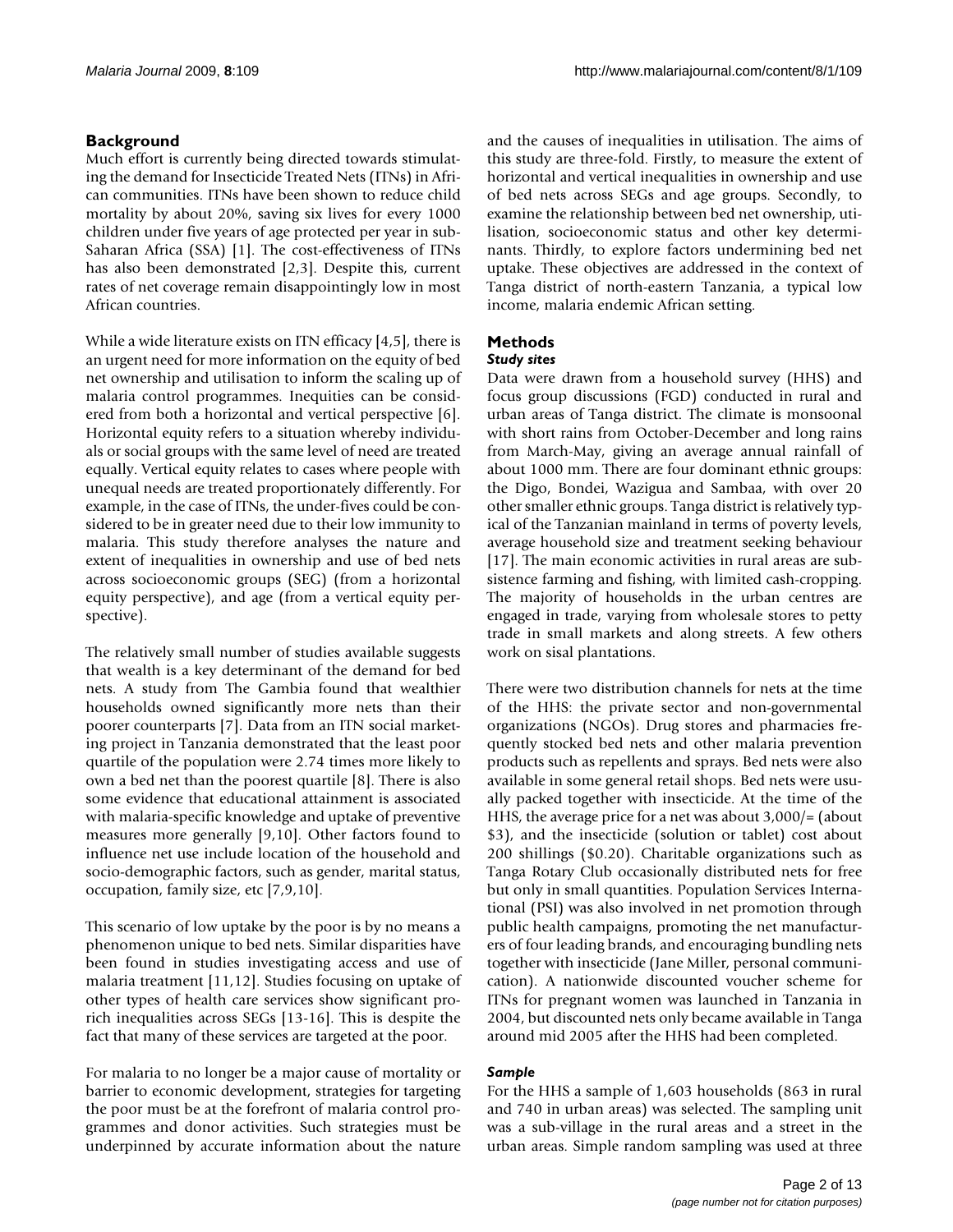stages. First, eight wards were randomly selected in the urban areas and five in the rural areas, representing 80% of the wards in each location. A ward is an administratively demarcated area below the district level, which may comprise three to five villages (rural) or 6–14 streets (urban), and a population of between 2,500 to 26,000 people (about 600 to 5,500 households) [\[17\]](#page-11-14). For each of the urban wards sampled, four streets were randomly selected. From the five rural wards, eight villages were randomly selected, and five sub-villages were randomly selected from each village. In total, 32 streets (22% of all streets) and 41 sub-villages (32% of all sub-villages) were selected. A sub-village had between 20 and 50 households, and a street between 100 and 150 households. For logistical reasons, convenience sampling was used to select households from within sub-villages and streets. The number of households interviewed ranged between 5–30 per sub-village and 20–25 per street.

In addition, sixteen FGDs (eight for women and eight for male household heads) involving between eight and 14 people each were conducted within four villages in the rural wards and four streets in the urban wards. The villages and streets were of two categories: those which were relatively poor (two rural, two urban) and those which were relatively better off (two rural, two urban) based on the average wealth-index scores from the household survey data and the investigators' knowledge of the study areas. Different FGDs were held for the poorest as they may not feel comfortable and powerful enough to express their views among those of a relatively higher social status. Individual participants were purposively selected with the help of community leaders to reflect the views of different age, religious and ethnic groups.

#### *Data collection*

Structured HHS interviews were conducted with household heads or their spouse. Interviews were staggered over an 18 month period (September 2003 to February 2005) to capture any seasonal variations in reported fever and household activity. The survey provided data on SES in terms of household head education and asset possession. Data were collected on the family members sleeping under a net the night before the survey, the number of nets per household, and expenditure on net purchase, re-treatment and repair. A treated net (ITN) was one that had been treated with insecticide within the past six months. Data were also collected on use of other malaria prevention products in the past two weeks (mosquito repellents, coils, aerosols and indoor sprays, using smoke, clearing vegetation and cleaning the environment around homesteads). The FGDs explored community perspectives on barriers to the use of ITNs, and were conducted between November and December, 2006. All data collection was conducted in Swahili.

The study received ethical approval from the National Institute of Medical Research (NIMR) of the Republic of Tanzania, and from London School of Hygiene and Tropical Medicine (LSHTM). Clearance was also obtained from the Regional Medical Office, Tanga, and from Bombo hospital where the study was based. Verbal consent to participate was sought from all categories of participants.

## *Analysis*

HHS data were double entered in Microsoft Access and analysis was performed in STATA 8, adjusting for stratification (rural/urban) and clustering within streets and subvillages using survey commands (e.g. svyset, [pw; strata; psu]). For pooled urban and rural analysis sampling weights were computed to adjust for the different probability of being selected in the urban and rural areas [\[18](#page-11-15)]. The FGDs were tape-recorded, transcribed and translated into English by a fieldworker, and subjected to manual content analysis.

To analyse horizontal inequities in the ownership of bed nets at household level, the proportion of households owning at least one bed net within the rural areas and the urban areas and across SEGs was computed. In the absence of data on local malaria transmission, all households were assumed to be in the same need of protection. Under-fives were considered to be in greater need of nets than over-fives due to their low malaria immunity. Vertical inequities were analysed by considering the proportion of under-fives sleeping under a net compared to other age groups. Concentration indices (CI), equity ratios and a logit regression model [[19](#page-11-16),[20\]](#page-11-17) were computed to analyse inequalities in ownership of treated and all nets combined (treated and untreated) across SEGs both in rural and urban areas. The concentration index ranges between -1 to + 1 with a positive index indicating pro-rich inequalities [\[18](#page-11-15)]. An equity ratio is a simple measure of inequity between the poorest and least poor SEGs (e.g. rich/poor). A ratio greater than one imply pro-rich inequities. Pearson chi-square and t-test statistics were used to test for statistical significance at the 5% level.

The study employed two measures of SES: education of household head and an asset-based wealth index, both applied at the household level. The HHS collected data on education level of the household head in terms of years of formal schooling completed. Formal schooling excluded the years spent in *koranic* (religious) schools. Five educational classes were constructed based on national examinations in Tanzania: (1) no education; (2) lower primary  $(1-4 \text{ years})$ ; (3) upper primary  $(5-7 \text{ years})$ ; (4) secondary  $(8-11 \text{ years})$  and; (5) post-secondary  $(12+\text{ years})$ . A wealth index was computed for each household based on 14 household assets using principal components analysis (PCA) [\[21](#page-11-18)]. The assets were radio, bicycle, television, iron bed, tin/iron roof, motorbike, watch, sponge mattress, cattle, sheep, goats, chicken, electric cooking and pur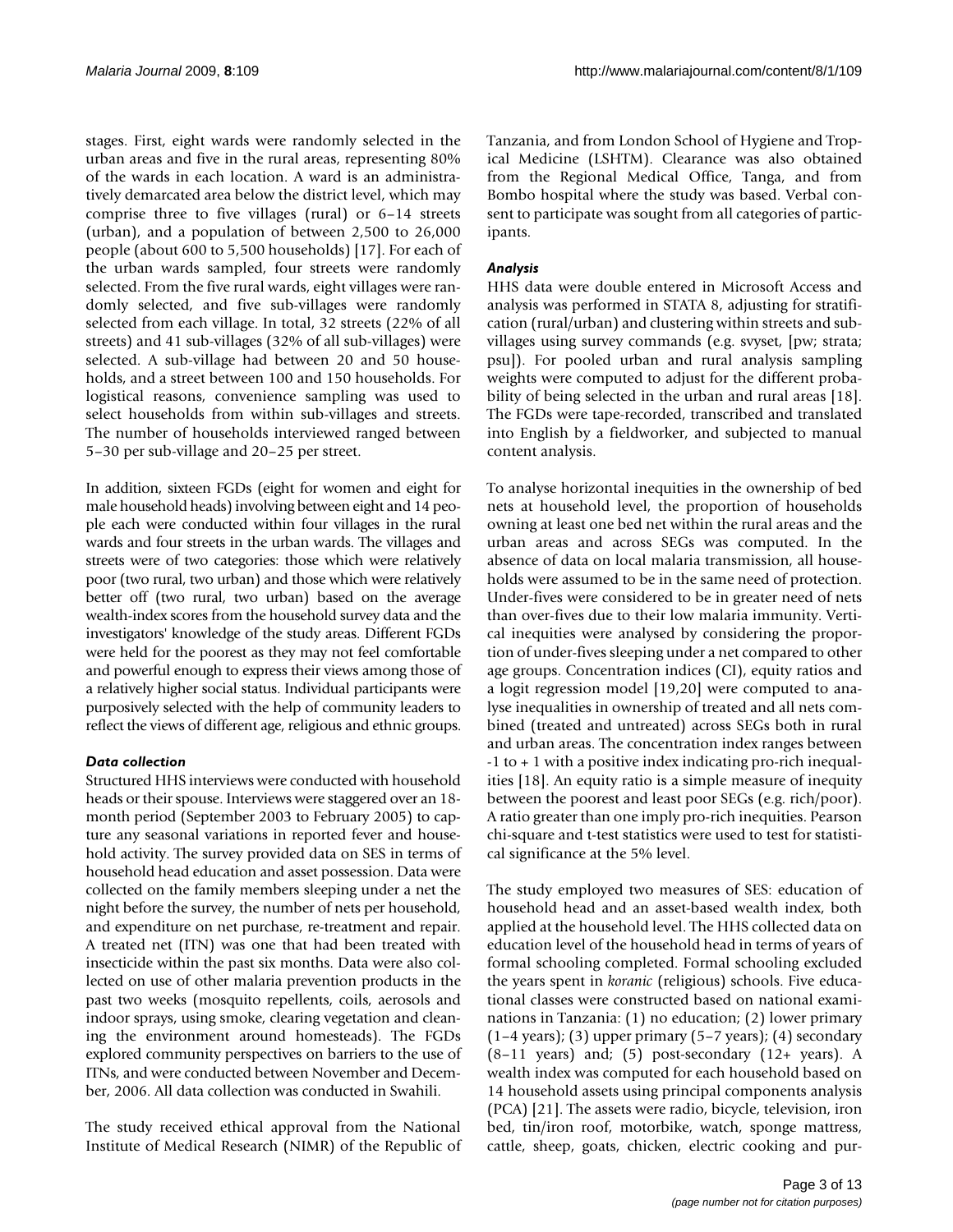chased wood fuel. The terms 'iron-roof' and 'tin-roof' are used interchangeably to refer to houses roofed with corrugated iron sheets, tin and other manufactured metal. These items were considered to highlight the relative income position of the household, and therefore the respective ability to afford malaria preventive measures. The asset index was calculated over the pooled data for rural and urban areas, and households were categorized into quintiles based on their PCA score.

#### **Results**

#### *HHS sample characteristics*

Basic socio-demographic characteristics of the household head are presented in Table [1](#page-3-0). There were statistically significant differences between rural and urban areas for all cate-

<span id="page-3-0"></span>

gories, with for example household heads in urban areas more likely to be male and to have more years of education.

The majority of household heads both in the rural and urban areas had seven years of schooling (upper primary) or less. The proportion of household heads with secondary education and above was higher in the urban areas (38%) compared to just 6% in the rural area. The large proportion of those who completed upper primary (7 years), both in rural and urban areas, reflects the fact that primary education in Tanzania is largely free in government schools. Regarding distribution of households by wealth quintiles, the majority of households in the lower SEG were located in rural areas. Detailed results of the PCA are presented in additional File [1.](#page-11-19)

| Indicator                  | Rural (%)  | Urban (%)  | Overall (%) | Chi-square/t stat* | p-value      |
|----------------------------|------------|------------|-------------|--------------------|--------------|
| Male-headed households     | 676 (78.5) | 636 (85.9) | 1312(81.9)  | 15.3               | 0.0002       |
| Female-headed households   | 185(21.5)  | 104(14.1)  | 289 (18.1)  |                    |              |
| Ethnicity                  |            |            |             |                    |              |
| Wazigua                    | 40 $(4.6)$ | 74 (10.0)  | 114(7.1)    |                    |              |
| Sambaa                     | 57(6.6)    | 145(20.0)  | 202 (12.6)  | 207.9              | < 0.0001     |
| Bondei                     | 24(2.8)    | 65 (8.8)   | 89 (5.6)    |                    |              |
| Digo                       | 431 (50.1) | 146 (19.8) | 577 (36.0)  |                    |              |
| Other                      | 309 (35.9) | 310(41.9)  | 619(38.7)   |                    |              |
| <b>Total</b>               | 861 (100)  | 740 (100)  | 1601 (100)  |                    |              |
| <b>Marital Status</b>      |            |            |             |                    |              |
| Married                    | 643 (74.5) | 626 (84.6) | 1269(79.3)  |                    |              |
| Unmarried                  | 42 (4.9)   | 27(3.6)    | 69 (4.3)    | 26.08              | < 0.0001     |
| <b>Divorced</b>            | 95(11.0)   | 48 (6.5)   | 143(8.9)    |                    |              |
| Widowed                    | 83 (9.6)   | 39(5.3)    | 122(7.6)    |                    |              |
| <b>Total</b>               | 863 (100)  | 740 (100)  | 1603(100)   |                    |              |
| Average years of schooling | 5.4        | 8.4        | 6.8         | 19.16              | < 0.0001     |
| Average age                | 44.7       | 42.5       | 43.1        | $-3.1$             | 0.002        |
| Average family size        | 5.2        | 5.7        | 5.5         | $-3.85$            | < 0.001      |
| <b>Education level</b>     |            |            |             |                    |              |
| None                       | 148(17.2)  | 20(2.7)    | 168(10.5)   |                    |              |
| Lower primary              | 136(15.8)  | 54(7.3)    | 189(11.8)   | 341.62             | (<0.0001)    |
| Upper primary              | 524 (60.7) | 381 (51.5) | 904 (56.5)  |                    |              |
| Secondary                  | 43 (5.0)   | 156(21.1)  | 199(12.4)   |                    |              |
| Post-secondary             | 12(1.4)    | 129(17.4)  | 141(8.8)    |                    |              |
| <b>Total</b>               | 863 (100)  | 740 (100)  | 1603(100)   |                    |              |
| Wealth quintile            |            |            |             |                    |              |
| Poorest I                  | 292 (33.8) | 29(3.9)    | 321 (20.0)  |                    |              |
| 2nd quintile               | 240 (27.8) | 81(11.0)   | 321 (20.0)  | 452.70             | $($ <0.0001) |
| 3rd quintile               | 185(21.4)  | 135(18.2)  | 320 (20.0)  |                    |              |
| 4th quintile               | 121(14.0)  | 200 (27.0) | 321 (20.0)  |                    |              |
| Least Poor 5               | 25(2.9)    | 295 (39.9) | 320 (20.0)  |                    |              |
| Total                      | 863 (100)  | 740 (100)  | 1603(100)   |                    |              |

\* The last two columns give estimates of the Pearson's chi-square (or t-statistic for years of school, age and family size) and the p-value, testing for statistical difference between rural and urban areas.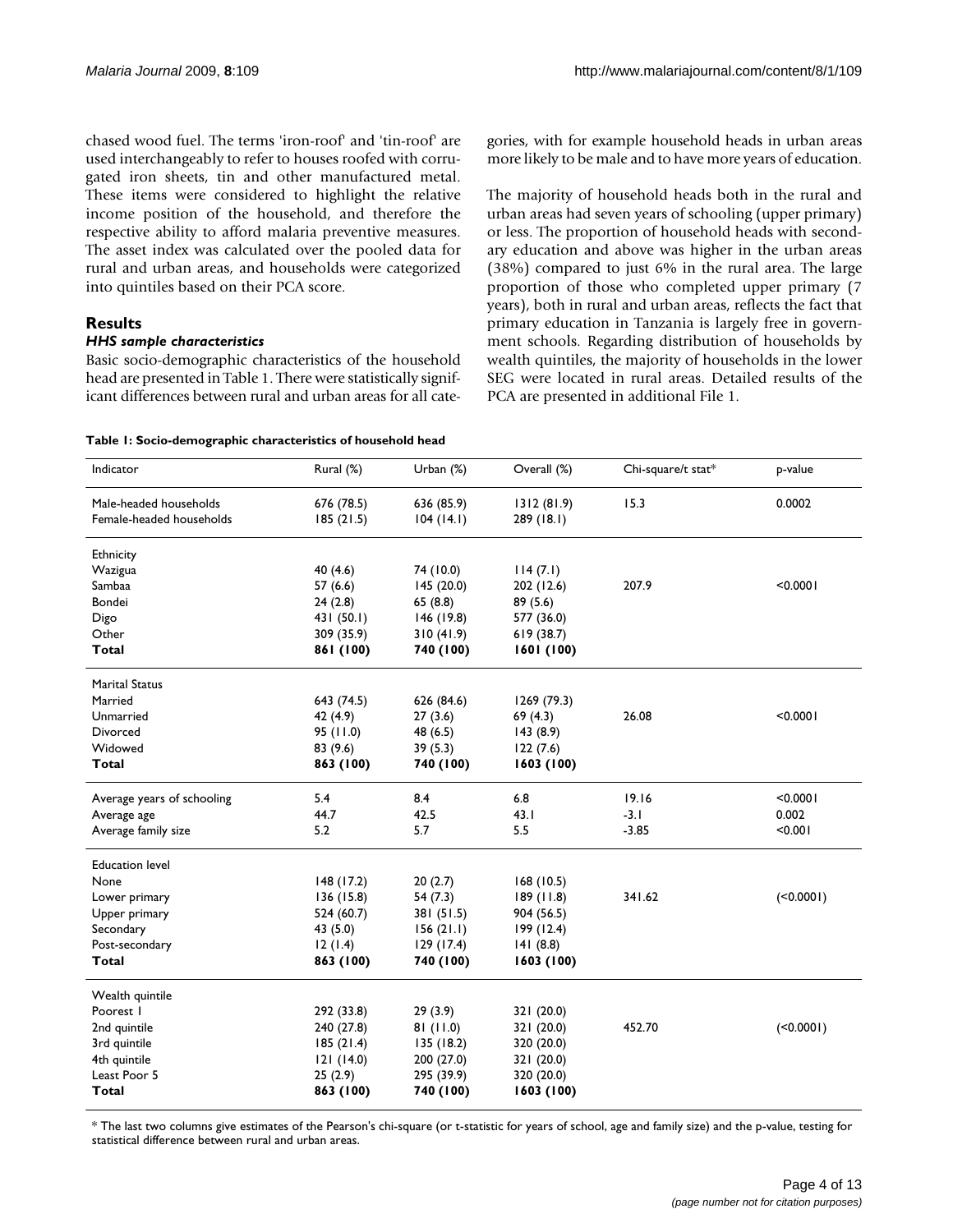The two SES measures (education and asset index) were significantly correlated (Spearman Rank Correlation Coefficient of 0.50;  $p \lt 0.001$ ), indicating that they appeared to be measuring a similar underlying phenomenon. However, the correlation was not close to 1, justifying the use of both SES measures in the analysis.

#### *Ownership and utilisation of bed nets by location and age groups*

Ownership of treated nets and all nets combined is shown in Table [2](#page-4-0) by a range of household characteristics. Ownership of all nets combined and treated nets was higher in the urban areas than rural areas. For instance, the average number of nets owned by a household was about 2.5 times higher in urban areas. By age group, utilisation was higher for under-fives compared to over-fives both within the rural and urban areas.

poor/poorest SEG) and concentration indices are presented for net ownership (ITNs and all nets combined) at the household level. The equity ratios show that the proportion of households owning at least one net in the least poor SEG was between two and three times that of the poorest SEG in rural areas, and 1.2 to 1.6 times in urban areas, depending on the SES measure used. Inequities in ownership of treated nets were greater. The ownership of treated nets by the least poor varied between nine and 11 times that for the poorest SEGs in rural areas and between three and six times in the urban areas based on education and the wealth index respectively. Concentration indices showed that inequities in ownership of ITNs were significantly pro-rich within the rural areas and overall both by education and wealth quintiles but were not significant in the urban areas. A similar trend emerged for all nets combined except that inequalities within the urban areas based on education were now significantly pro-rich.

#### *Horizontal equity*

Socioeconomic inequalities in the ownership of bed nets across SEGs are shown in Table [3.](#page-5-0) Equity ratios (least The determinants of owning at least one net within a household were also investigated using multivariate anal-

<span id="page-4-0"></span>**Table 2: Bed net ownership, utilisation and expenditure by household and individual characteristics**

|                                                                 | Any net |       | <b>Treated net</b> |       |       |                |
|-----------------------------------------------------------------|---------|-------|--------------------|-------|-------|----------------|
|                                                                 | Rural   | Urban | Overall            | Rural | Urban | Overall        |
| Ownership                                                       |         |       |                    |       |       |                |
| All households                                                  | 49.7%   | 89.7% | 79.5%              | 8.8%  | 48.0% | 38.0%          |
| Gender of household head                                        |         |       |                    |       |       |                |
| Male                                                            | 51.6%   | 90.6% | 81.3%              | 9.6%  | 50.2% | 40.5%          |
| Female                                                          | 43.0%   | 84.6% | 70.3%              | 5.9%  | 34.6% | 24.7%          |
| Marital status of household head                                |         |       |                    |       |       |                |
| Married                                                         | 51.8%   | 90.9% | 81.8%              | 9.8%  | 50.5% | 41.1%          |
| Unmarried                                                       | 43.6%   | 83.3% | 69.0%              | 5.9%  | 34.2% | 24.0%          |
| Wealth quintile                                                 |         |       |                    |       |       |                |
| Poorest                                                         | 32.1%   | 58.6% | 38.9%              | 3.1%  | 17.2% | 6.7%           |
| 2nd quintile                                                    | 48.3%   | 85.1% | 68.1%              | 7.0%  | 44.4% | 27.1%          |
| 3rd quintile                                                    | 60.0%   | 92.6% | 83.3%              | 10.3% | 43.7% | 34.1%          |
| 4th quintile                                                    | 70.2%   | 87.5% | 84.9%              | 19.0% | 41.5% | 38.1%          |
| Least poor                                                      | 94.2%   | 92.0% | 94.I%              | 32.0% | 58.3% | 57.7%          |
| Education level of household head                               |         |       |                    |       |       |                |
| None                                                            | 32.4%   | 80.0% | 47.4%              | 2.0%  | 10.0% | 4.5%           |
| Lower primary                                                   | 40.4%   | 77.8% | 61.9%              | 4.4%  | 24.1% | 15.7%          |
| Upper primary                                                   | 54.6%   | 87.9% | 78.3%              | 10.3% | 45.7% | 35.5%          |
| Secondary                                                       | 72.1%   | 96.1% | 94.4%              | 25.6% | 54.5% | 52.3%          |
| Post-secondary                                                  | 75.0%   | 93.8% | 93.3%              | 16.7% | 62.8% | 61.6%          |
| Average number of nets owned per household                      | 0.9     | 2.6   | 2.2                | ä,    |       | $\blacksquare$ |
| Utilisation                                                     |         |       |                    |       |       |                |
| Age of individuals                                              |         |       |                    |       |       |                |
| Under-fives                                                     | 46.0%   | 86.0% | 74.0%              | 10.0% | 47.0% | 36.0%          |
| Over-fives                                                      | 31.0%   | 79.0% | 68.0%              | 7.0%  | 43.0% | 35.0%          |
| Expenditure                                                     |         |       |                    |       |       |                |
| Per capita expenditure on nets over previous six months (US\$)* | 0.58    | 1.74  | 1.45               |       |       |                |

\*Average exchange rate at time of data collection was US\$1 = 1000 Tanzanian Shillings.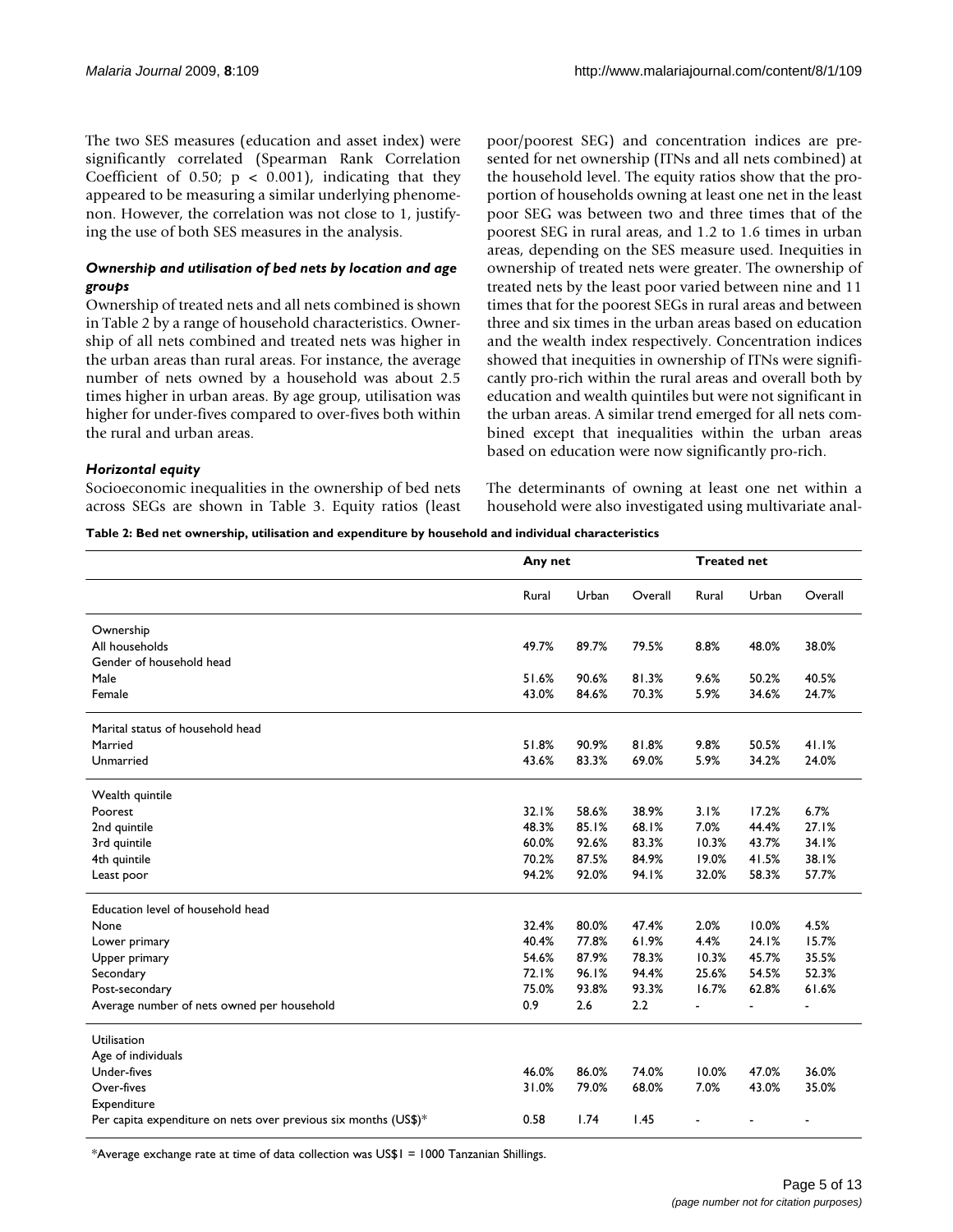| Intervention          | Inequality measure     | Rural           | Urban          | Overall         |  |  |  |
|-----------------------|------------------------|-----------------|----------------|-----------------|--|--|--|
| Ownership of ITNs     | Equity ratio by:       |                 |                |                 |  |  |  |
|                       | Wealth                 | 10.7            | 3.4            | 8.3             |  |  |  |
|                       | <b>Education class</b> | 8.5             | 6.3            | 12.4            |  |  |  |
|                       | C.I (t-statistic) by:  |                 |                |                 |  |  |  |
|                       | Wealth                 | $0.368(3.67)$ * | 0.093(1.95)    | $0.276(2.60)$ * |  |  |  |
|                       | <b>Education class</b> | $0.276(2.93)*$  | 0.117(1.70)    | $0.234(2.01)*$  |  |  |  |
| Ownership of all nets | Equity ratio by:       |                 |                |                 |  |  |  |
|                       | Wealth                 | 2.9             | 1.6            | 2.4             |  |  |  |
|                       | <b>Education class</b> | 2.3             | 1.2            | $\overline{2}$  |  |  |  |
|                       | C.I (t-statistic) by:  |                 |                |                 |  |  |  |
|                       | Wealth                 | $0.169(3.98)*$  | 0.027(0.96)    | $0.138(2.30)*$  |  |  |  |
|                       | <b>Education class</b> | $0.108(2.21)$ * | $0.028(2.36)*$ | $0.089(2.07)*$  |  |  |  |

#### <span id="page-5-0"></span>**Table 3: Socioeconomic inequalities in bed net ownership**

\* Concentration indices significant at 5% level; t-statistic are given in brackets

ysis. The definitions of the variables for the logit model are presented in Table [4](#page-5-1) and the regression results are given in Table [5](#page-6-0) (panel A).

Ownership of at least one net within the household was significantly positively associated with living within an urban area, and household SES (education and wealth), and significantly negatively associated with use of other malaria prevention measures. Marginal and average effects analysis showed that a unit increase in the number of years of education of the household head was associated with an increase in the probability of owning a net of 1.3% points, and of 11% points for a unit increase in the wealth index. The probability of owning a net fell by 23% points if a household used other prevention measures i.e. other prevention products appear to be substitutes for nets. Quadratic terms for education class and wealth were tested. Both were significant and negatively associated with bed net ownership, implying that there is a threshold of SES beyond which an increase in SES leads to smaller and smaller increases in the probability of net ownership. This could reflect households where the risk of malaria is

<span id="page-5-1"></span>

| Variable                         | Definition                                                                 | Mean  |
|----------------------------------|----------------------------------------------------------------------------|-------|
| Dependent variables              |                                                                            |       |
| Any net                          | I if at least one net                                                      | 0.80  |
| Treated net                      | I if at least one net treated in previous 6 months                         | 0.38  |
| Independent continuous variables |                                                                            |       |
| Family size                      | number of people sharing same roof and source of food                      | 5.54  |
| Age of household head            | age of household head in years                                             | 43.10 |
| <b>Education class</b>           | years of education of household head                                       | 7.61  |
| Wealth                           | household asset-based PCA score                                            | 0.61  |
| Independent dummy variables      |                                                                            |       |
| Male                             | I if household head is a male                                              | 0.84  |
| Urban                            | I if household located in the urban area                                   | 0.75  |
| Under-five                       | I if individual is below 5 years of age                                    | 0.13  |
| Married                          | if household head is married                                               | 0.82  |
| Wazigua                          | I if household head is Zigua (reference group)                             | 0.09  |
| Sambaa                           | I if household head is Sambaa                                              | 0.16  |
| Digo                             | I if household head is Digo                                                | 0.27  |
| Bondei                           | I if household head is Bondei                                              | 0.07  |
| Other                            | I if households head is of other ethnic group                              | 0.40  |
| Using other prevention measures  | I if household used any other prevention measure over the previous 2 weeks | 0.27  |
| Poor road                        | I if road to the community is impassable sometime during the year          | 0.07  |
| Market centre                    | I if there is a shop or market in the community                            | 0.98  |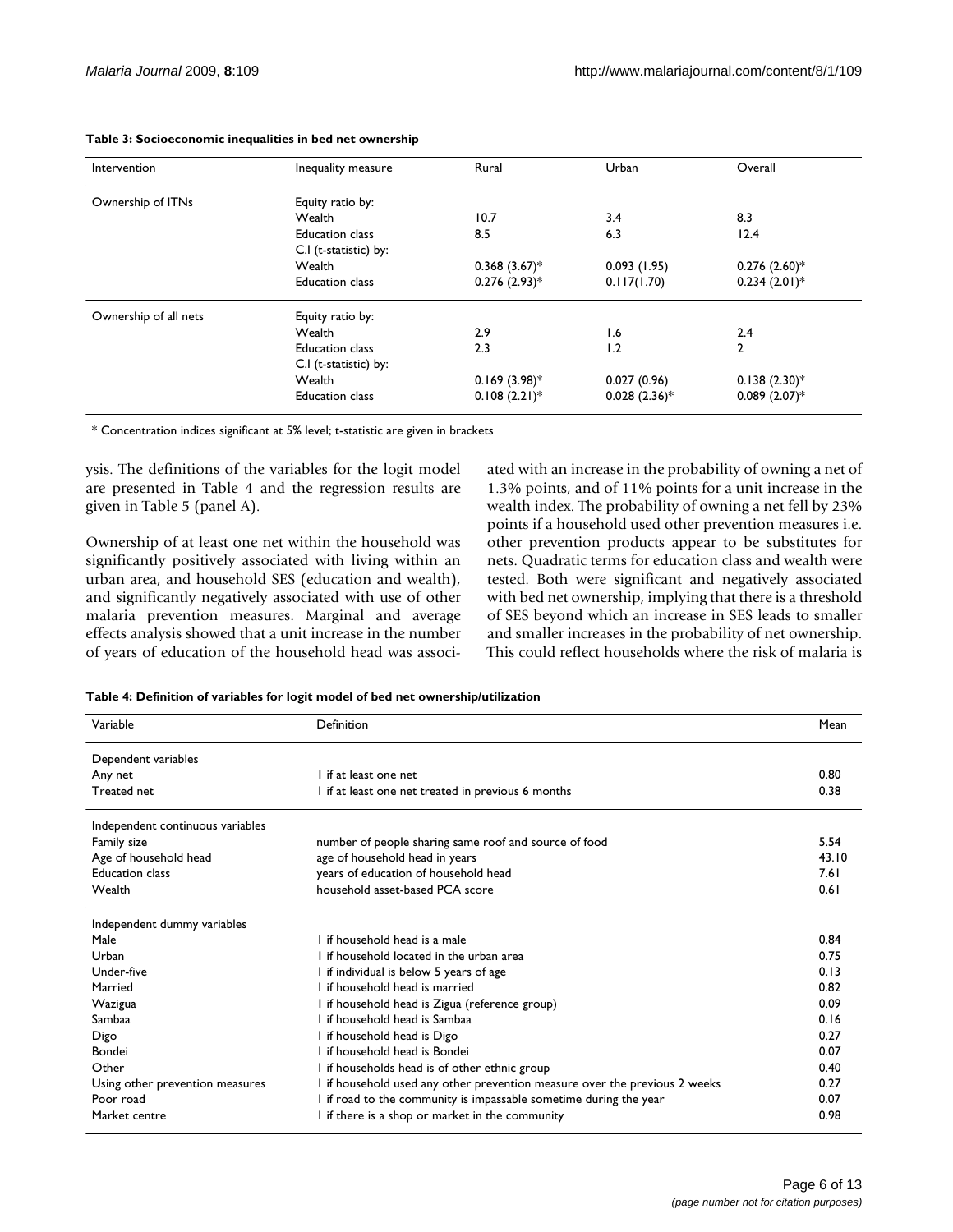|                                    | Panel A: Horizontal equity analysis: Household level<br>$(N = 1603; F < 0.0001)$ |            |                                                 |            | Panel B: Vertical equity analysis: Individual level<br>$(N = 8663; F < 0.0001)$ |                |                                          |            |
|------------------------------------|----------------------------------------------------------------------------------|------------|-------------------------------------------------|------------|---------------------------------------------------------------------------------|----------------|------------------------------------------|------------|
| Level of Analysis                  | All Nets<br>Marginal/Average effects <sup>+</sup>                                |            | <b>Treated nets</b><br>Marginal/Average effects |            | All Nets<br>Marginal/Average effects                                            |                | Treated nets<br>Marginal/Average effects |            |
| Explanatory variable               | dF/dx                                                                            | p-value    | dF/dx                                           | p-value    | dF/dx                                                                           | p-value        | dF/dx                                    | p-value    |
| Family size                        | 0.001                                                                            | 0.973      | $-0.002$                                        | 0.656      | $-0.274$                                                                        | $< 0.001*$     | $-0.008$                                 | $< 0.001*$ |
| Male                               | $-0.032$                                                                         | 0.555      | $-0.01$                                         | 0.859      | $-0.056$                                                                        | $< 0.001*$     | $-0.02$                                  | $0.023*$   |
| Urban                              | 0.228                                                                            | $< 0.001*$ | 0.205                                           | $< 0.001*$ | 0.315                                                                           | $< 0.001*$     | 0.192                                    | $< 0.001*$ |
| Married                            | 0.007                                                                            | 0.887      | 0.043                                           | 0.408      | 0.031                                                                           | $0.051*$       | 0.04                                     | $< 0.001*$ |
| Sambaa                             | 0.072                                                                            | 0.214      | 0.031                                           | 0.496      | $-0.087$                                                                        | $0.003*$       | 0.011                                    | 0.546      |
| Digo                               | $-0.085$                                                                         | 0.108      | $-0.102$                                        | $0.012*$   | $-0.176$                                                                        | $0.001*$       | $-0.086$                                 | $0.001*$   |
| Bondei                             | 0.079                                                                            | 0.248      | $-0.051$                                        | 0.314      | $-0.05$                                                                         | 0.15           | $-0.056$                                 | $0.005*$   |
| Other ethnic group                 | 0.006                                                                            | 0.908      | $-0.078$                                        | $0.048*$   | $-0.09$                                                                         | $0.001*$       | $-0.056$                                 | $< 0.001*$ |
| Age of household head              | $-0.002$                                                                         | 0.097      | $-0.001$                                        | 0.133      | n/a                                                                             | n/a            | n/a                                      | n/a        |
| Under-five                         | n/a                                                                              | n/a        | n/a                                             | n/a        | 0.157                                                                           | $< 0.001*$     | 0.06                                     | $< 0.001*$ |
| Using other prevention<br>measures | $-0.232$                                                                         | $< 0.001*$ | $-0.006$                                        | 0.81       | $-0.182$                                                                        | $< 0.001*$     | $-0.004$                                 | 0.684      |
| Education                          | 0.013                                                                            | $0.008*$   | 0.02                                            | $< 0.001*$ | 0.018                                                                           | $< 0.001*$     | 0.02                                     | $< 0.001*$ |
| Wealth                             | 0.11                                                                             | $< 0.001*$ | 0.053                                           | $< 0.001*$ | 0.091                                                                           | $0.001*$       | 0.043                                    | $< 0.001*$ |
| Education-squared                  | $-0.002$                                                                         | $0.028*$   | $-0.001$                                        | 0.073      | n/a                                                                             | n/a            | n/a                                      | n/a        |
| Wealth-squared                     | $-0.008$                                                                         | $< 0.001*$ | $-0.004$                                        | $< 0.001*$ | $-0.007$                                                                        | $0.001*$       | $-0.004$                                 | $< 0.001*$ |
| Poor Road                          | 0.012                                                                            | 0.698      | $-0.07$                                         | 0.085      | n/a                                                                             | n/a            | n/a                                      | n/a        |
| Market centre                      | $-0.016$                                                                         | 0.764      | $-0.008$                                        | 0.906      | n/a                                                                             | n/a            | n/a                                      | n/a        |
| Constant                           |                                                                                  |            | $\qquad \qquad \blacksquare$                    | ٠          |                                                                                 | $\blacksquare$ | $\overline{\phantom{0}}$                 |            |

<span id="page-6-0"></span>**Table 5: Logit regression estimates for the probability of owning a bed net at household level and using a bed net at individual level**

\* Coefficient significant at 5% level

†marginal (average) effects are computed using the *dprobit* command and reflect the effect of a unity change in the continuous (dummy) variable on the dependent variable.

<span id="page-6-1"></span>



#### Figure 1

**Utilisation of any net and treated nets by age group**. The nets were categorised into treated nets and all nets combined (treated and untreated). Percentage utilisation of each type of net was then computed for over-fives and under-fives for rural and urban areas and overall. The figure compares the utilisation of each type of net by age group in each location to highlight the vertical equity dimension of bed net use in the study area.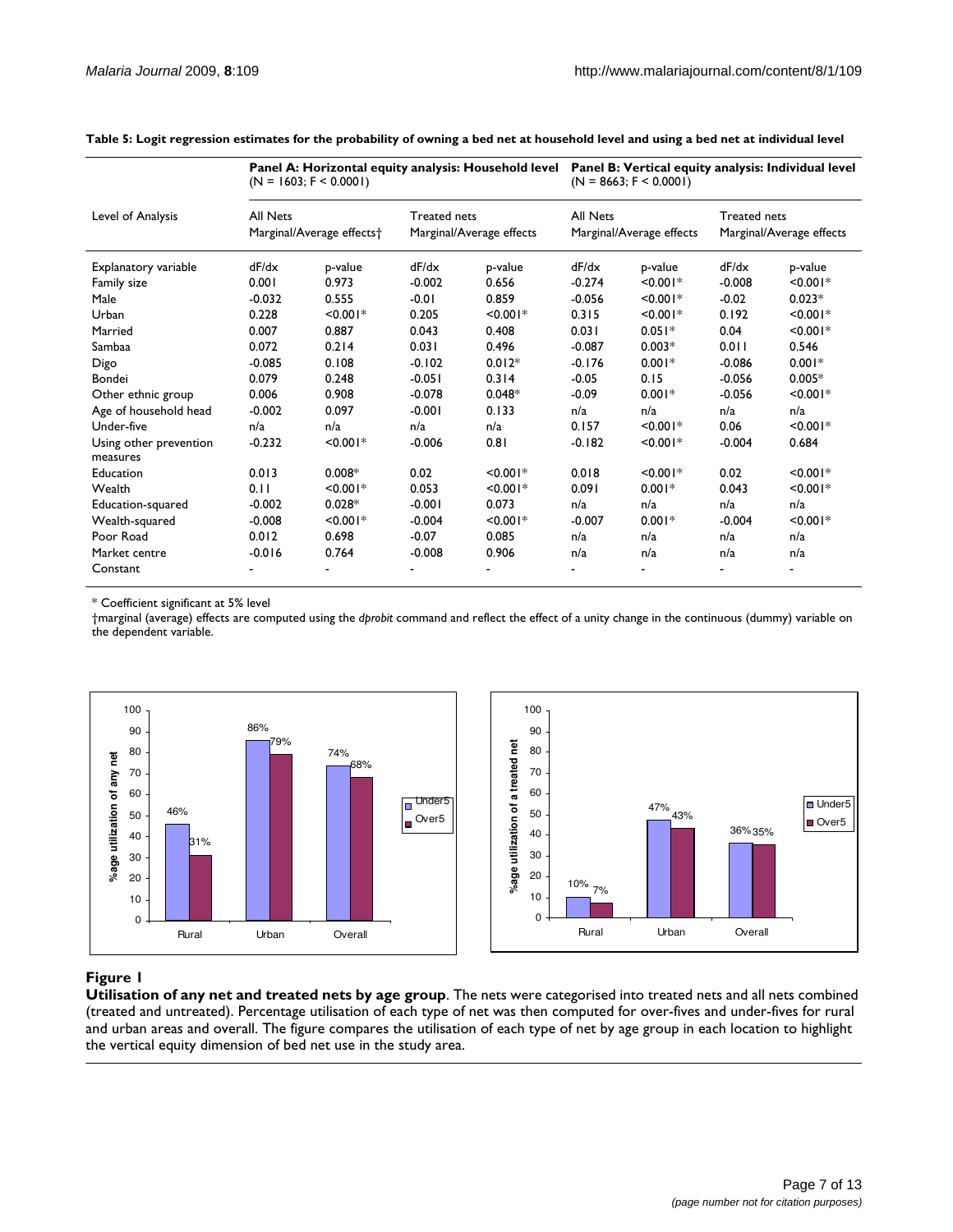deemed minimal, say due to well protected housing, resulting in less and less demand for bed nets. It could also reflect saturation in net coverage. The results for ownership of a treated bed net were similar, except that using other prevention was no longer significant while being from the Digo and 'other' ethnic sub-populations were significantly negatively associated with owning a treated net.

#### *Vertical equity*

Bed net utilisation by age group was explored by analysis of individual level HHS data for any net and ITNs (Figure [1\)](#page-6-1). The estimates showed that over 50% of rural underfives were not using any net compared to just 14% within the urban areas. Only 10% of rural under-fives used a treated net compared to 47% within the urban areas. Utilisation of any net among under-fives was significantly greater than for over-fives within the rural villages, urban areas and overall (p < 0.0001 in each case). Utilisation of treated nets by under-fives was significantly greater than for over-fives within the rural areas ( $p = 0.0095$ ) but not the in urban areas ( $p = 0.1806$ ) nor overall ( $p = 0.568$ ).

Utilisation of bed nets across age groups was explored further using a logit model (Table [5](#page-6-0) panel B). Being underfive, wealth of household, education level of household head and using other malaria prevention methods were significantly associated with using any net. The probability of using a net increased by 16% points if the individual was below 5 years of age. The probability of using a net increased by 9% points for a unit increase in the wealth index, but fell by 18% points if the household had used any other malaria prevention measure. Other significant predictors positively associated with utilisation of any net were small family size, urban location, being from the Digo ethnic group compared to being a Zigua (the reference ethnic group) and the household head being married and female. Those that were significantly negatively associated with net use were using other malaria prevention measures and the quadratic term for wealth. The results were similar for treated nets except that having a poor access road was now negatively associated with using a treated net and using other prevention measures was no longer significant. Also, the marginal and average effects were correspondingly smaller.

#### *Community perceptions on barriers to net ownership and utilisation*

Lack of financial resources was frequently raised in FGDs, both in rural and urban areas, as a key barrier to obtaining nets. Participants in most FGDs observed that because of low incomes, households tended to give greater priority to very immediate needs such as food, clothing, etc. compared to nets: A woman in a rural village commented:

*'you cannot go to buy a net or ngao (insecticide) when you don't have something to eat, no kerosene etc'*,

and a female participant from a less developed street expressed similar views:

'*if you have 500/= and you want to buy okra and corn, at the same time you need Ngao (insecticide) to treat your net, you have to buy food and let the mosquitoes bite you!*'

Similarly, in some FGDs lack of money was given as the reason for not treating nets even though the insecticide was not considered expensive. If there was no money at hand when nets were washed, people were likely to defer treating the net until the next washing. This reflects the tight budget constraint faced by many households. Participants in most FGDs argued that affordability was a particular challenge in rural areas where households mostly depended on income from low value crops like maize, oranges and coconuts. Borrowing to buy ITNs was not mentioned in any FGDs. Unlike treatment costs, prevention expenditures were not considered as emergency expenses, so the household had to wait until there was money either from farm produce or other household income sources.

Other barriers identified were knowledge and perceptions about nets and net-treatment products; and low perceived risk of infection. Participants in all FGDs demonstrated good knowledge of the link between malaria/fever and mosquitoes. However, participants in some urban and rural FGDs observed that there were still a number of people who were not well-informed about the importance of ITNs. In a discussion with rural women, one participant commented:

'*When you look at us and the clothes we are wearing, would you really think we cannot buy Ngao (insecticide) or a bed net? For me I think we don't have good knowledge about those things and how important they are in fighting malaria*!'

It was pointed out that some people were not using treated nets because the insecticide caused them skin irritation, nose congestion and difficulty in breathing. Others perceived the chemical to be ineffective in repelling and/ or killing mosquitoes and therefore a waste of resources. One participant explained that this may have reflected the practice of applying one packet or tablet to 2 or 3 nets – possibly to reduce costs. Some members expressed concerns about the safety of the insecticide, thinking that the chemical could be harmful to their health since it could kill mosquitoes and other insects. In one of the FGDs, a participant commented: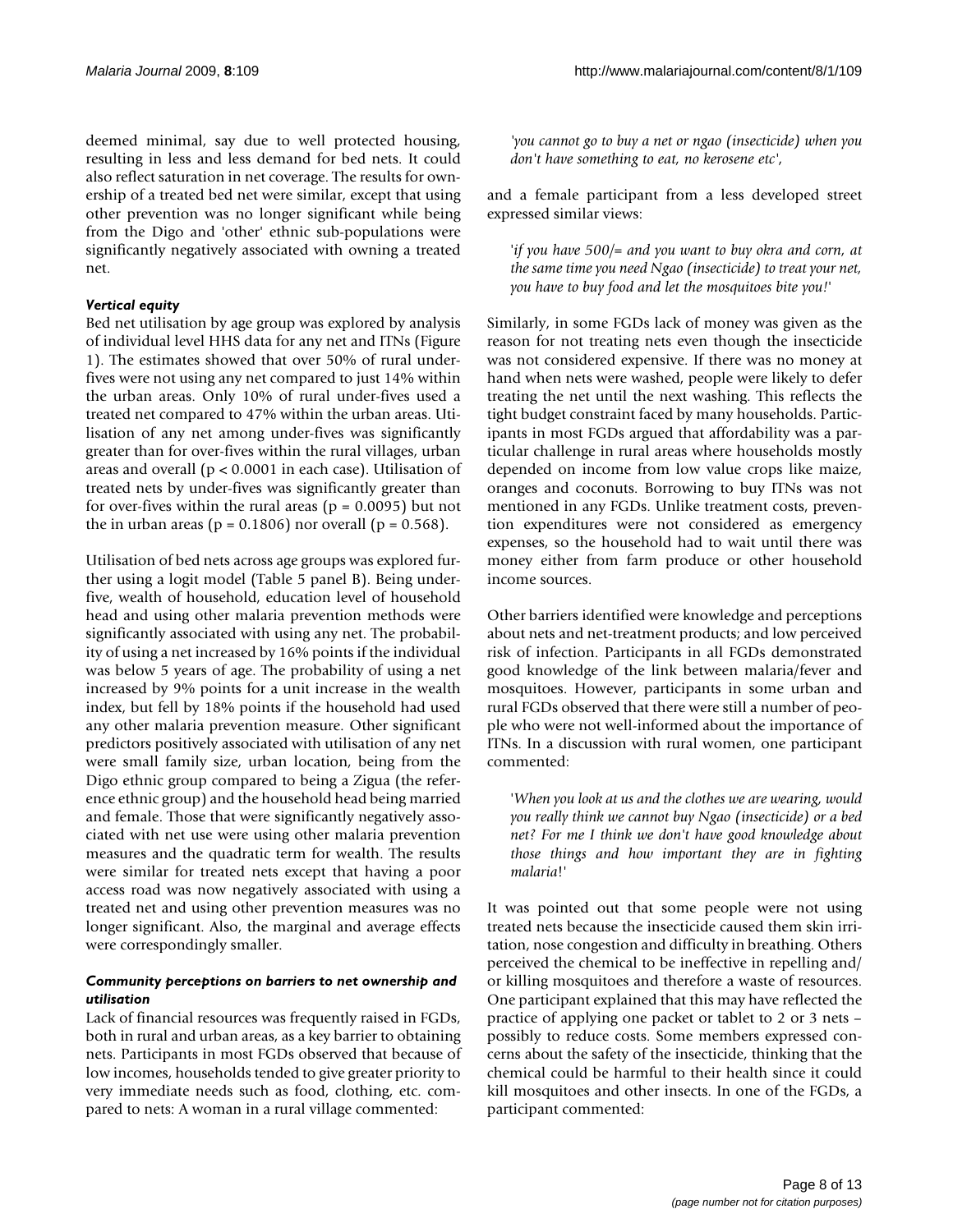*'For me I think Ngao (an insecticide for nets) can damage our lungs since it can even kill mosquitoes!"*

Although one could argue that households in urban areas generally have more access to public health information, such 'incorrect' perceptions about ITNs were as frequently mentioned in the urban areas as in the rural areas. In a related discussion, a number of factors affecting susceptibility to mosquitoes and fever/malaria infection were said to influence the use of bed nets. The general view from all FGDs was that children, especially the under-fives, were more prone to mosquito bites and suffered the worst consequences from malaria/fever illness, and that they should be given priority to use a net if one was available. Some adults, especially men, considered themselves to be highly immune to malaria, and therefore were less likely to use a net. A few people mentioned concerns about the small size of available nets and poor supplies in remote areas, but these issues were only raised in a minority of groups, suggesting that supply-side issues were not a major barrier. The general view was that net outlets were widespread including drug shops, pharmacies, general stores, retail shops and vendors in rural markets. Detailed results from the FGDs are reported elsewhere [\[22](#page-11-20)].

# **Discussion**

#### *Overview of equity in bed net ownership and utilisation*

The results revealed consistently pro-rich inequalities in ownership of both treated and all nets, as shown by the equity ratios and concentration indices. After controlling for location and other determinants using regression analysis, SES measured by education class and wealth remained a significantly positive predictor of the ownership and use of ITNs and bed nets in general. This implies that the least poor were more likely to own and use bed nets and ITNs than their poorer counterparts, although all could be considered in equal need of protection. The results therefore do not uphold the principle of horizontal equity (i.e. equal treatment of equals). This was supported by evidence from FGDs, which indicated that lack of money was identified as the most important factor for not using a net, particularly for poorer rural populations.

Overall, ITNs were more unequally distributed across SEGs than all nets combined. This could reflect differences across SEGs in ability to pay the monetary costs of net treatment products, as well as differences in knowledge and perceptions about net treatment. Bivariate analysis based on equity ratios and C.Is showed that inequalities were more pronounced and more likely to be statistically significant in rural areas, perhaps reflecting the higher proportion in the lowest SEGs, for whom affordability would be a particular challenge.

The few studies whose results could be compared directly to our findings also found pro-rich inequalities in net ownership and utilisation [\[7,](#page-11-6)[23](#page-11-21)[-25\]](#page-11-22). In The Gambia the household wealth index was significantly associated with the number of nets owned [\[7](#page-11-6)[,24](#page-11-23)]. In a study on net use among under-fives in Kenya, children from the least poor households were 10 times more likely to use a net compared to those from the poorest quintile [[23](#page-11-21)]. This is supported by baseline data from intervention studies, which found strong pro-rich inequalities in net use and ownership pre-intervention [\[5](#page-11-4)[,26](#page-11-24)[-29](#page-11-25)]. This suggests that inequalities estimated in this study are typical of those found in other low-income settings.

The regression estimates further revealed that family size was negatively associated with net use at the individual level, in contrast to a positive association found in The Gambia [\[24\]](#page-11-23). The inverse relationship between family size and net use could be associated with cost whereby on average, larger families would find it costly meeting more basic household needs such as food and are left fewer resources for net purchase.

A household head being married was associated with a higher probability of owning at least one net. Other studies have also shown that unmarried men were less likely to own a net compared with married men [\[24](#page-11-23)[,30](#page-12-0)]. -This could be because married men are viewed as economically responsible for their family, or because the wife was more likely to acquire a net during pregnancy or after birth to protect the baby since many parents preferred to provide some form of protection for infants as revealed in the FGDs.

There was a small but significant gender discrimination in net use in favour of females, in contrast to results from the Gambia where no significant gender discrimination was observed [\[24](#page-11-23)]. The reasons for the gender differences are less clear. Participants in FGDs believed that both males and females had equal opportunity to use a net. However, discussions regarding perceived risk of infection showed that some men regarded themselves as less prone to malaria.

Finally, net use was significantly associated with ethnicity. The Digo were less likely to use a net compared to the Zigua. However, the FGD participants were less willing to give their views on this result, perhaps to avoid voicing negative sentiments about particular groups, which limited in-depth discussion. McElroy and colleagues also found ethnic differentials in ownership of nets [[24](#page-11-23)]. They suggested that this reflected ethnic differences in tastes or living conditions, which could not be captured by the SES or location variables. Further work on the causes of gender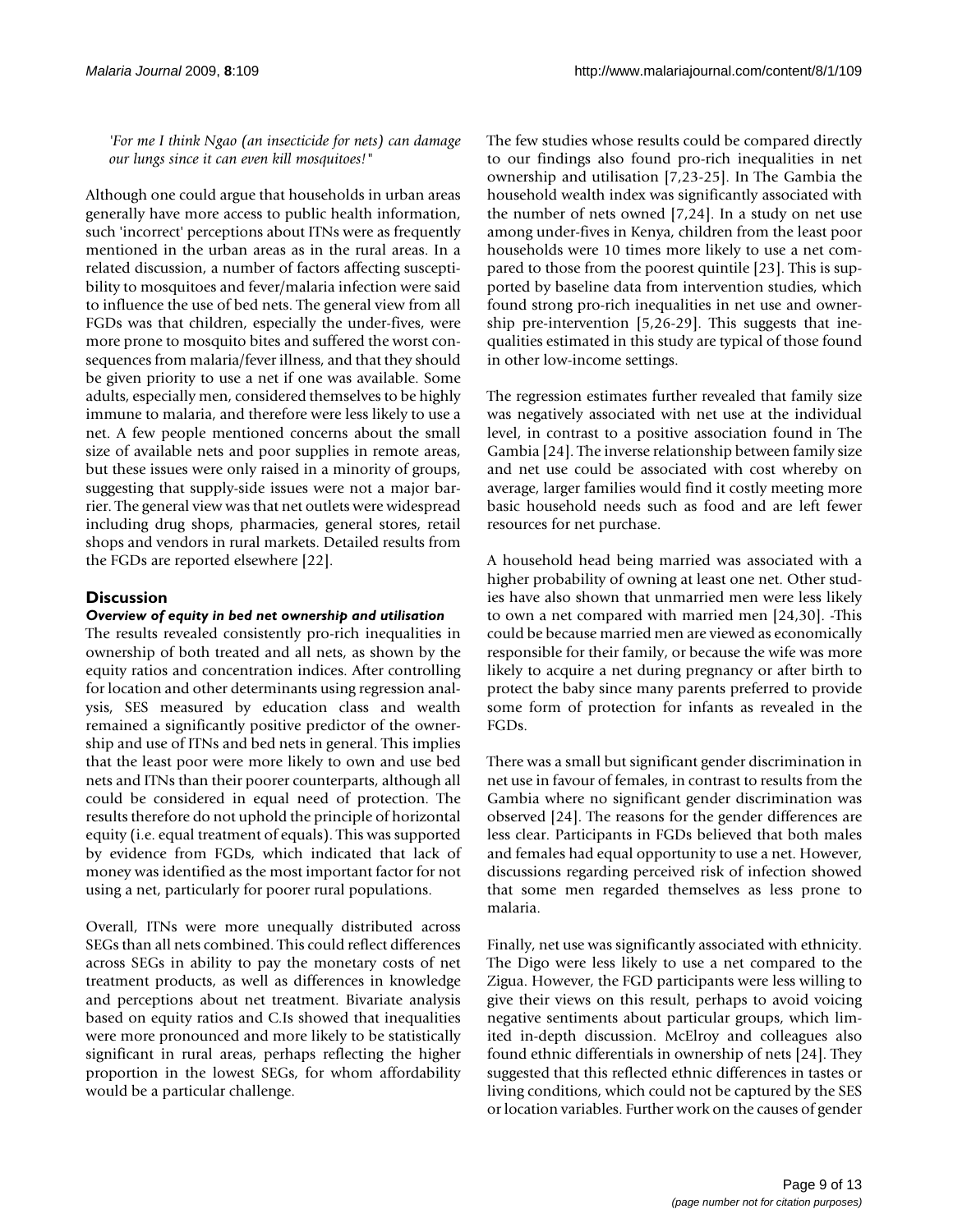and ethnic differentials in utilisation of malaria control measures is required.

Vertical equity analysis compared net use between underfives and over-fives. The results indicated that under-fives were more likely to use a net, whether treated or otherwise after controlling for other socio-demographic characteristics, but the differences were relatively small. One could argue based on statistical significance that this indicated some degree of vertical equity, but the small size of the difference between age groups implies that the situation is still likely to be vertically inequitable in public health terms. In absolute terms under-five utilisation of ITNs remained disturbingly low in both rural (10%) and urban (47%) areas, compared to the RBM target of 80% coverage. The FGDs revealed that the under-fives were said to have priority in the use of bed nets and ITNs, but it was unclear why this did not lead to greater preferential utilisation in practice.

#### *Methodological limitations*

The construction of wealth indices always raises methodological challenges [\[21](#page-11-18),[31\]](#page-12-1). Although there is no agreed number of assets to include in PCA, some authors have raised the concern that using relatively few could reduce the power to distinguish the poor from the very poor, possibly leading to an underestimation of inequalities. In addition, the wealth index was computed over pooled data for rural and urban households to allow for direct comparability of households in different areas. While studies on inequality in Mexico [\[21\]](#page-11-18) and The Gambia [[7](#page-11-6)[,24](#page-11-23)] have used a similar approach, pooling rural and urban data in the PCA process has two potential limitations. Firstly, ownership of assets such as iron-roofed houses tends to vary more in the rural areas than in the urban. This implies that the weight attached to an ironroofed house would be higher in a rural-specific index, allowing greater discrimination between households. Secondly, assets may have different meanings in rural and urban areas. For example, an electrical appliance is less important if you live in a rural area without electricity, and a bike may be less important if you live in the city where travel distances are shorter. While some studies have confirmed the validity of using an asset index as a SES measure [[32\]](#page-12-2), others have found weak correlation between asset indices and household expenditure [[31](#page-12-1)[,33](#page-12-3)]. While both approaches can have weaknesses and there is no clear gold standard, a study in Kenya found wider inequalities in bed net ownership when expenditure was used to proxy SES [[31](#page-12-1)] – indicating that, if anything, inequalities in this analysis may be underestimated.

There are also difficulties in applying the standard definitions of horizontal and vertical equity in empirical analysis. The horizontal equity analysis assumed that all

households were in equal need of ITNs. There is some evidence that urban populations have reduced malaria transmission rates compared with their rural counterparts due to pollution of potential breeding grounds and declining open spaces for breeding [\[34](#page-12-4)[-37](#page-12-5)]. In addition, the nature of housing units and sleeping patterns greatly influences vulnerability to mosquito bites [[10\]](#page-11-9). However, as no transmission data were available from these sites, the risk was assumed to be equal across urban and rural areas for the purposes of the equity analysis. Conversely, vertical equity analysis assumed that all under-fives were in greater need of protection than over-fives regardless of other household characteristics such as location. To accurately measure need, further information would be required to assess relative vulnerability to malaria across households, which may be affected by sleeping arrangements, housing quality, and local transmission intensity. A further challenge arose in specifying when a distribution is vertically equitable from a public policy viewpoint. The analysis relied on analytical definitions of vertical equity, which consider greater utilisation rates for those proportionately in greater need. However, it is not clear how much higher utilisation rates for under-fives should be compared to over-fives for the situation to be judged vertically equitable. One possibility would be to compare ITN utilisation with malaria prevalence rates across age groups but it is not clear how these two variables should optimally be related to achieve vertical equity, especially as the risk of progression to severe disease also varies by age.

Finally, due to the convenience sampling method used to select households for the survey, it is possible that households at the periphery of villages/streets who may be poorer were less likely to be selected, which could have led to an underestimation of inequalities. However, the authors' knowledge of the study areas and the pre-HHS visits revealed that households within the same sub-village/street were relatively homogenous in terms of their socioeconomic and demographic factors.

# **Conclusion**

The findings lead to three key policy implications. Firstly, as there are such a high number of untreated nets in use there is need for a community-wide programme to treat all nets, which are not currently treated. Both urban and rural areas should be targeted. If all nets, which are currently untreated, were to be treated, then use of ITNs would significantly improve to levels above 50% both in rural and urban areas. A regular net-treatment campaign at sub-village/street level could be arranged by local leaders and health management teams to treat nets, which have not been treated in the last 9-12 months, and to replace any torn nets. The problems associated with net treatment are being addressed to some degree through the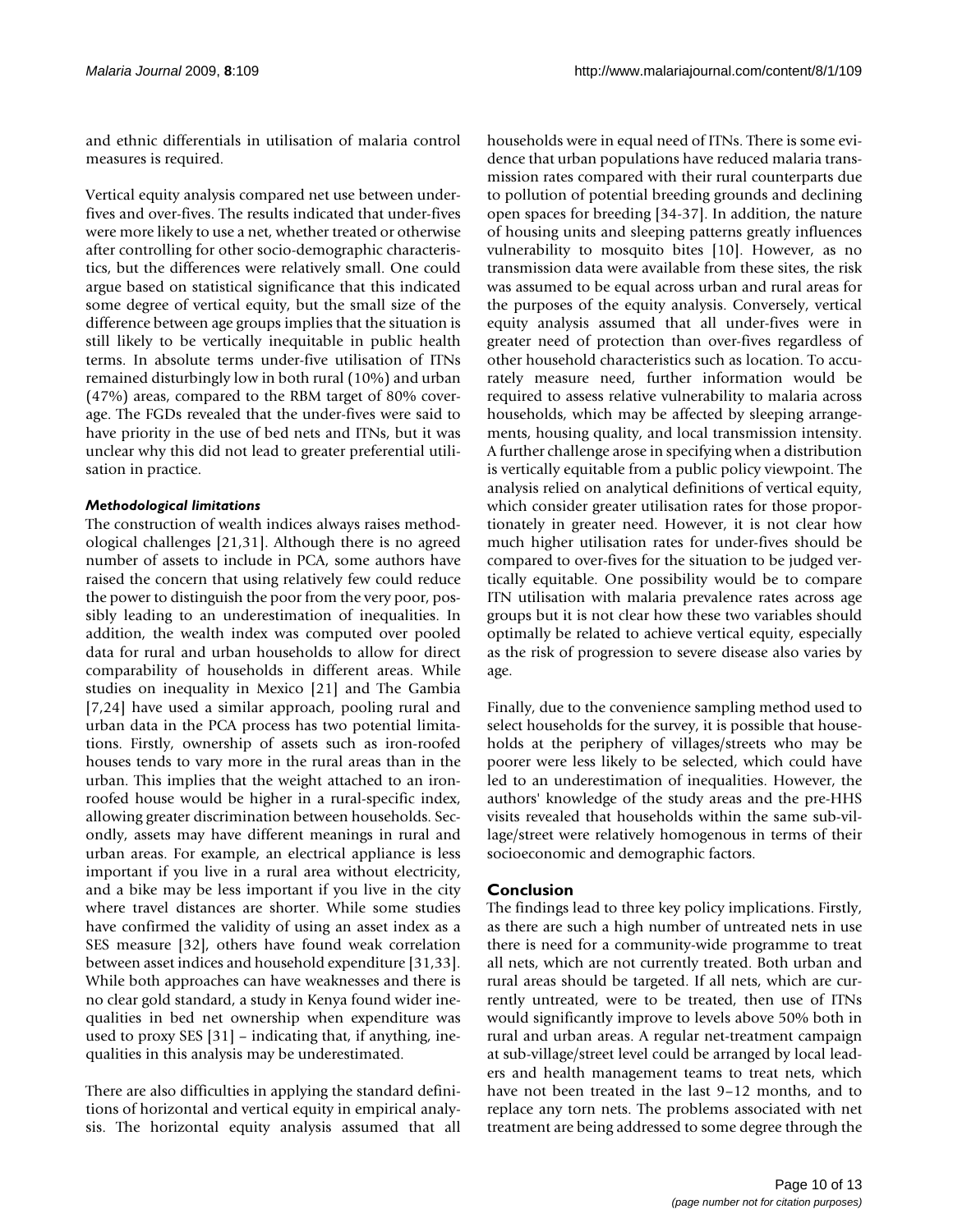introduction of long-lasting insecticidal nets (LLINs) or longer-lasting treatment of nets, which are currently being promoted in Tanzania. However, LLINs still represent a small proportion of the total nets available, and are more expensive than regular nets bundled with the insecticide. This implies that access to LLINs, particularly for poorer households, is still limited. Secondly, there is the need for a public campaign to encourage people to use ITNs and mitigate the negative perceptions about insecticides used in net treatment.

Thirdly, and most importantly, there is a need to promote greater utilisation of ITNs by reducing the cost of acquiring a treated net. Our data demonstrated striking inequalities across SEGs in ownership and utilisation of treated nets, which were far greater than inequalities for all nets. The poorest were eight to 12 times less likely to own an ITN than the best off quintile depending on the SES measure used. Moreover, FGDs clearly revealed lack of money as the key barrier to using ITNs, both in rural and urban areas. Since our data were collected, Tanzania has begun to address this affordability gap through a programme of vouchers for pregnant women provided at antenatal care, which cover about 75% of the regular market price of an ITN. Vouchers can be exchanged for an untreated net bundled with insecticide at pre-determined retailers (drug shops, pharmacies and retail shops) or government health care facilities upon payment of the remaining balance [[38](#page-12-6)]. It remains unclear to what extent women share the nets with their children after birth.

However, a heated debate continues on the most appropriate approach to achieving equitable and sustainable ITN delivery between those who favour free mass distribution and those who emphasize the advantages of involving and developing the private sector retail market [[27](#page-11-26),[29](#page-11-25)[,39](#page-12-7)[-45\]](#page-12-8). The proponents of free distribution argue that where it has been used (e.g. Togo, Tanzania, and Zambia) it has achieved higher, faster and equitable coverage of ITNs, and that the distribution of free ITNs can easily be integrated with other free services such as immunization, which already have a well-developed delivery system. They also argue that the possibility of integration reduces the costs to the provider, and increases the chance of reaching those in most need. Furthermore, rapid increases in coverage with free distribution are capable of stimulating long-term donor support. In contrast, those in favour of ITN social marketing involving the private sector question the sustainability of free distribution, given the enormous amount of resources required to reach all those in need. They also argue that free distribution of nets disproportionately benefits those who are relatively richer and do not need subsidies, and that reliance on donors inhibits local capacity building and stifles local empowerment. Moreover, charging for nets could select out those

who do not value or need to use ITNs (selection effect) and also induce buyers to use the nets (psychological effect). In addition, the commercial sector is hitherto the main source of nets and the promoters of social marketing believe a strong competitive market leads to higher quality, lower prices and wider availability for all.

Data from several studies indicate that post-intervention inequalities in net use are lower following free distribution during measles vaccination campaigns or stand-alone campaigns than following social marketing interventions [\[27](#page-11-26)- [30](#page-12-0)[,43](#page-12-9),[45](#page-12-8)[-47](#page-12-10)]. For example in Kilombero and Ulanga districts, Tanzania, prior to a social marketing programme only 20% of the poorest households owned a net compared to 60% for the least poor, improving to about 50% and 90% respectively three years post implementation [\[43](#page-12-9),[46\]](#page-12-11). However, after mass distribution alongside a measles campaign in Zambia and Ghana the difference in utilisation between the lowest and highest quintiles was much closer (78% compared to 88% in Zambia, and 62% compared to 75% in Ghana) [\[27](#page-11-26)[,28](#page-11-27)] and in Ghana the difference was not statistically significant. Similarly, a study among rural Kenyan children after a stand-alone free distribution programme revealed no significant differences in net use across SEG (66% for poorest compared with 67% for least poor group), in contrast to pre-intervention figures of 3% and 16% in 2004 respectively when nets were predominantly available from the commercial sector [\[29](#page-11-25)]. More recent studies in Tanzania and Niger found that bed net and ITN possession and use significantly increased following an integrated free net distribution campaigns [\[43](#page-12-9),[47\]](#page-12-10). In Tanzania, bed net and ITN possession and utilisation for households with under-fives increased from 60.9% to 90.7% and from 16.5% to 37.3% respectively [\[43](#page-12-9)]. In Niger, ITN ownership increased from 6.3% to 65.1% following free net distribution under an integrated child health campaign [\[47](#page-12-10)]. These studies concluded that free net distribution via an integrated campaign is effective in rapidly and equitably increasing possession and use of bed nets. A study in rural Tanzania examined bed net distribution through markets, voucher subsidies and free nets all combined, and found these distribution strategies to be complementary [\[44](#page-12-12)]. In particular, the authors noted that vouchers and free bed nets rapidly increased coverage.

A free distribution campaign is now planned in Tanzania to complement the voucher scheme. Our data from rural and urban Tanzania, together with the literature from other countries described above, indicate that this may be the most effective way to increase coverage among poorer groups. Furthermore, these findings indicate the importance of targeting rural areas, and under-fives in any such programme since utilisation rates within these groups remain disturbingly low despite the fact that they suffer most from the consequences of the disease.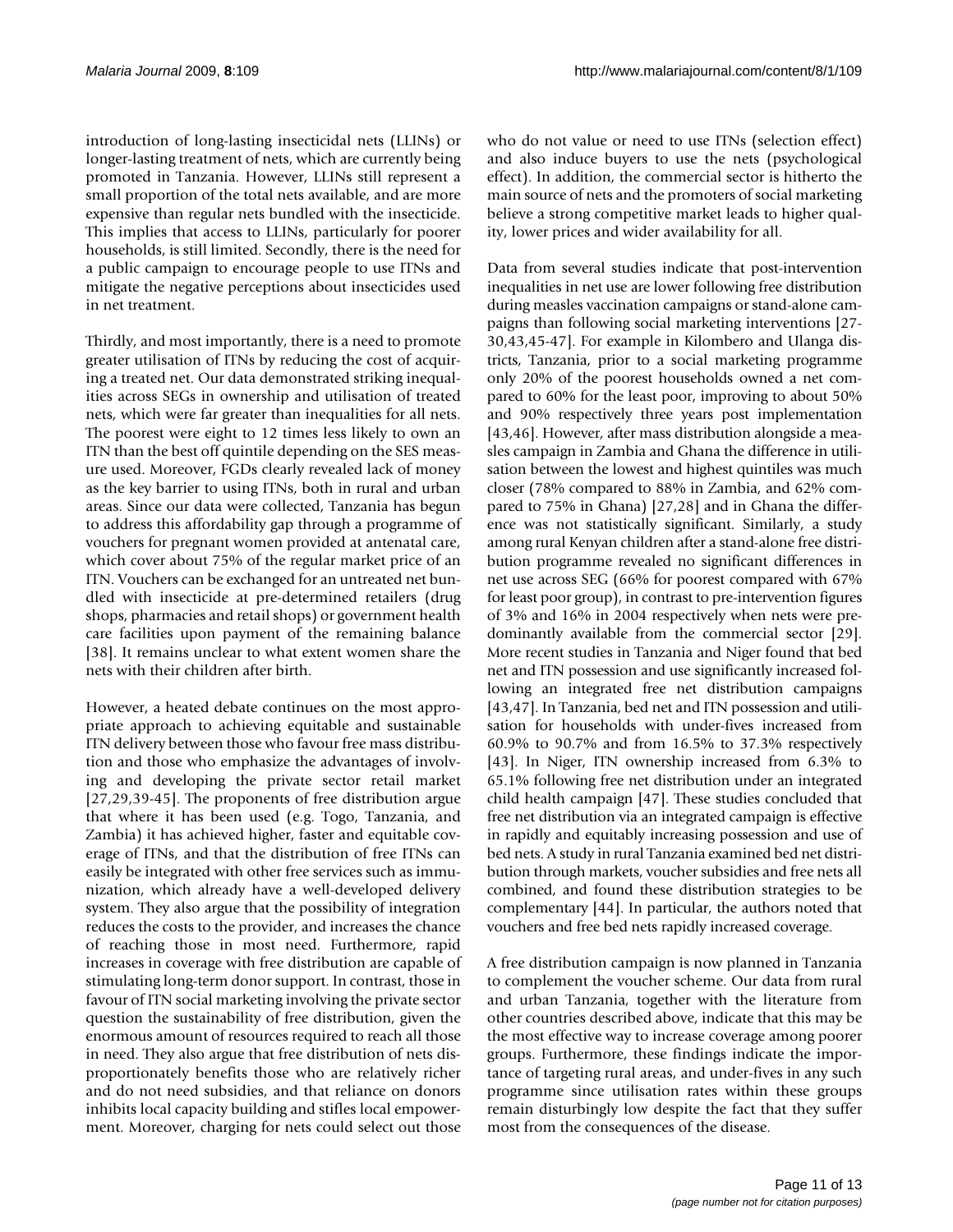#### **Competing interests**

The authors declare that they have no competing interests.

#### **Authors' contributions**

FM: led drafting of this manuscript, supervised data collection and analysed the data. CG: helped with data analysis and co-wrote the paper. VW: conception of the DeMTAP study, helped with interpretation of results and revision of the manuscript. MW: principal investigator and commented on the manuscript draft.

### **Additional material**

#### <span id="page-11-19"></span>**Additional file 1**

*Summary statistics of PCA of household asset variables. The data provided represent the mean, range, weight and the impact on the PCA score for each household item included in the computation of the asset-index.* Click here for file

[\[http://www.biomedcentral.com/content/supplementary/1475-](http://www.biomedcentral.com/content/supplementary/1475-2875-8-109-S1.doc) 2875-8-109-S1.doc]

### **Acknowledgements**

The authors would like to thank all the study participants and the health officials at Bombo regional hospital and Tanga municipality for their support in the preparation and implementation of the study. We are grateful to Paul Snell and James Beard for setting up the databases and to Brendan McElroy for his advice on analysis. We are also grateful for the comments from Kara Hanson, Abdisalan Noor and participants for the UNU WIDER October, 2006 conference on Equity in Health in Helsinki. The support of all principal investigators and field staff of Demand for Malaria Treatment and Prevention (DeMTAP) is highly acknowledged. FM was supported by a Gates Malaria Partnership research fellowship at the London School of Hygiene and Tropical Medicine for his PhD. CG is a member of the Consortium for Research on Equitable Health Systems (CREHS), which is funded by the UK Department for International Development. She is also a member of the KEMRI/Wellcome Trust Programme which is supported by a grant from the Wellcome Trust (#077092). VW and MW were principal investigators for the (DeMTAP) study. We would also like to acknowledge the financial support provided by the Gates Malaria Partnership at the London School of Hygiene and Tropical Medicine.

#### **References**

- <span id="page-11-0"></span>1. Lengeler C: **Insecticide-treated bed nets and curtains for preventing malaria. Cochrane Database of Systematic Reviews.** *Oxford, UK* 2004.
- <span id="page-11-1"></span>2. Goodman CA, Coleman PG, Mills AJ: **[Cost-effectiveness of](http://www.ncbi.nlm.nih.gov/entrez/query.fcgi?cmd=Retrieve&db=PubMed&dopt=Abstract&list_uids=10437867) [malaria control in Sub-Saharan Africa.](http://www.ncbi.nlm.nih.gov/entrez/query.fcgi?cmd=Retrieve&db=PubMed&dopt=Abstract&list_uids=10437867)** *Lancet.* 1999, **354(9176):**378-385.
- <span id="page-11-2"></span>3. Wiseman V, Hawley WA, ter Kuile FO, Phillips-Howard PA, Vulule JM, Nahlen BL, Mills AJ: **[The cost-effectiveness of permetrhin](http://www.ncbi.nlm.nih.gov/entrez/query.fcgi?cmd=Retrieve&db=PubMed&dopt=Abstract&list_uids=12749500)[treated bed nets in an area of intense malaria transmission](http://www.ncbi.nlm.nih.gov/entrez/query.fcgi?cmd=Retrieve&db=PubMed&dopt=Abstract&list_uids=12749500) [in western Kenya.](http://www.ncbi.nlm.nih.gov/entrez/query.fcgi?cmd=Retrieve&db=PubMed&dopt=Abstract&list_uids=12749500)** *Am J Trop Med Hyg* 2003, **68:**161-167.
- <span id="page-11-3"></span>4. Maxwell CA, Msuya E, Sudi M, Njunwa KJ, Carnerio IA, Curtis CF: **[Effect of community-wide use of insecticide-treated nets for](http://www.ncbi.nlm.nih.gov/entrez/query.fcgi?cmd=Retrieve&db=PubMed&dopt=Abstract&list_uids=12460390) [3–4 years on malarial morbidity in Tanzania.](http://www.ncbi.nlm.nih.gov/entrez/query.fcgi?cmd=Retrieve&db=PubMed&dopt=Abstract&list_uids=12460390)** *Trop Med Int Health* 2002, **7:**1003-1008.
- <span id="page-11-4"></span>5. Marchant T, Schellenberg JA, Edgar T, Nathan R, Abdulla S, Mukasa O, Mponda H, Lenger C: **[Socially marketed insecticide-treated](http://www.ncbi.nlm.nih.gov/entrez/query.fcgi?cmd=Retrieve&db=PubMed&dopt=Abstract&list_uids=11841705) [nets improve malaria and anaemia in pregnancy in southern](http://www.ncbi.nlm.nih.gov/entrez/query.fcgi?cmd=Retrieve&db=PubMed&dopt=Abstract&list_uids=11841705) [Tanzania.](http://www.ncbi.nlm.nih.gov/entrez/query.fcgi?cmd=Retrieve&db=PubMed&dopt=Abstract&list_uids=11841705)** *Trop Med Int Health* 2002, **7:**149-158.
- <span id="page-11-5"></span>6. Mooney GH, Jan S: **[Vertical equity: weighing outcomes? or](http://www.ncbi.nlm.nih.gov/entrez/query.fcgi?cmd=Retrieve&db=PubMed&dopt=Abstract&list_uids=10164908) [establishing procedures?](http://www.ncbi.nlm.nih.gov/entrez/query.fcgi?cmd=Retrieve&db=PubMed&dopt=Abstract&list_uids=10164908)** *Health Policy* 1997, **39:**79-87.
- <span id="page-11-6"></span>7. Wiseman V, McElroy B, Conteh L, Stevens W: **[Malaria prevention](http://www.ncbi.nlm.nih.gov/entrez/query.fcgi?cmd=Retrieve&db=PubMed&dopt=Abstract&list_uids=16553925) [in The Gambia: patterns of expenditure and determinants of](http://www.ncbi.nlm.nih.gov/entrez/query.fcgi?cmd=Retrieve&db=PubMed&dopt=Abstract&list_uids=16553925) [demand at the household level.](http://www.ncbi.nlm.nih.gov/entrez/query.fcgi?cmd=Retrieve&db=PubMed&dopt=Abstract&list_uids=16553925)** *Trop Med Int Health* 2006, **11:**419-431.
- <span id="page-11-7"></span>8. Hanson K, Worrall E: *Social marketing of insecticide treated nets – Phase 2 (SMITN2), Tanzania: End- of- project household survey analysis* London, Malaria consortium; 2002.
- <span id="page-11-8"></span>9. Nuwaha F: **[Factors influencing the use of bed nets in Mbarara](http://www.ncbi.nlm.nih.gov/entrez/query.fcgi?cmd=Retrieve&db=PubMed&dopt=Abstract&list_uids=11791991) [municipality of Uganda.](http://www.ncbi.nlm.nih.gov/entrez/query.fcgi?cmd=Retrieve&db=PubMed&dopt=Abstract&list_uids=11791991)** *Am J Trop Med Hyg* 2001, **65:**877-882.
- <span id="page-11-9"></span>10. Worrall E, Basu S, Hanson K: **[Is malaria a disease of poverty? A](http://www.ncbi.nlm.nih.gov/entrez/query.fcgi?cmd=Retrieve&db=PubMed&dopt=Abstract&list_uids=16185240) [review of the literature.](http://www.ncbi.nlm.nih.gov/entrez/query.fcgi?cmd=Retrieve&db=PubMed&dopt=Abstract&list_uids=16185240)** *Trop Med Int Health* 2005, **10:**1047-1059.
- <span id="page-11-10"></span>11. Hanson K, Goodman C, Lines J, Meek S, Bradley D, Mills A: *The economics of malaria control interventions* Global Forum for Health Research, Geneva; 2004.
- <span id="page-11-11"></span>12. Onwujekwe O, Uzochukwu B, Eze S, Obikeze E, Okoli C, Ochoma O: **[Improving equity in malaria treatment: relationship of](http://www.ncbi.nlm.nih.gov/entrez/query.fcgi?cmd=Retrieve&db=PubMed&dopt=Abstract&list_uids=18182095) [socio-economic status with health seeking as well as with](http://www.ncbi.nlm.nih.gov/entrez/query.fcgi?cmd=Retrieve&db=PubMed&dopt=Abstract&list_uids=18182095) perceptions of ease of using services of different providers [for the treatment of malaria in Nigeria.](http://www.ncbi.nlm.nih.gov/entrez/query.fcgi?cmd=Retrieve&db=PubMed&dopt=Abstract&list_uids=18182095)** *Malar J* 2008, **7:**5.
- <span id="page-11-12"></span>13. Schellenberg , Victoria CG, Mushi A, De Savigny D, Scellenberg D, Mshinda H, Bryce J: **Inequities among the very poor: health care for children in rural southern Tanzania.** *The Lancet* 2003, **361:**561-566.
- 14. Zere E, Moeti M, Kirigia J, Mwase T, Kataika E: **[Equity in health and](http://www.ncbi.nlm.nih.gov/entrez/query.fcgi?cmd=Retrieve&db=PubMed&dopt=Abstract&list_uids=17504530) [health care in Malawi: analysis of trends.](http://www.ncbi.nlm.nih.gov/entrez/query.fcgi?cmd=Retrieve&db=PubMed&dopt=Abstract&list_uids=17504530)** *BMC Public Health* 2007, **7:**78.
- 15. Wagstaff A: **[The bounds of the concentration index when the](http://www.ncbi.nlm.nih.gov/entrez/query.fcgi?cmd=Retrieve&db=PubMed&dopt=Abstract&list_uids=15495147) [variable of interest is binary, with application to immuniza](http://www.ncbi.nlm.nih.gov/entrez/query.fcgi?cmd=Retrieve&db=PubMed&dopt=Abstract&list_uids=15495147)[tion inequality.](http://www.ncbi.nlm.nih.gov/entrez/query.fcgi?cmd=Retrieve&db=PubMed&dopt=Abstract&list_uids=15495147)** *Health Economics* 2005, **14:**429-432.
- <span id="page-11-13"></span>16. Zere E, McIntyre D: **Inequities in under-five child malnutrition in South Africa.** *Int J Equity Hlth* 2003, **2:**7.
- <span id="page-11-14"></span>17. Republic of Tanzania: **Population and Housing Census, Summary Report.** Ministry of Planning. Dar-es-Salaam; 2002.
- <span id="page-11-15"></span>18. World Bank, World Health Report: *Quantitative techniques for health equity analysis: Technical Note # 7 and 10* The World Bank, Washington, D.C; 2004.
- <span id="page-11-16"></span>19. Wagstaff A, Paci P, Van Doorslaer E: **[On the measurement of ine](http://www.ncbi.nlm.nih.gov/entrez/query.fcgi?cmd=Retrieve&db=PubMed&dopt=Abstract&list_uids=1962226)[qualities in health.](http://www.ncbi.nlm.nih.gov/entrez/query.fcgi?cmd=Retrieve&db=PubMed&dopt=Abstract&list_uids=1962226)** *Soc Sci & Med* 1991, **33:**545-557.
- <span id="page-11-17"></span>20. Mackenbach JP, Kunst AE: **[Measuring the magnitude of socio](http://www.ncbi.nlm.nih.gov/entrez/query.fcgi?cmd=Retrieve&db=PubMed&dopt=Abstract&list_uids=9080560)[economic inequalities in health: An overview of available](http://www.ncbi.nlm.nih.gov/entrez/query.fcgi?cmd=Retrieve&db=PubMed&dopt=Abstract&list_uids=9080560) [measures illustrated with two examples from Europe.](http://www.ncbi.nlm.nih.gov/entrez/query.fcgi?cmd=Retrieve&db=PubMed&dopt=Abstract&list_uids=9080560)** *Soc Sci & Med* 1997, **44:**757-771.
- <span id="page-11-18"></span>21. McKenzie D: **Measuring inequality with asset indicators.** *J Pop Economics* 2005, **18:**229-260.
- <span id="page-11-20"></span>22. Matovu F: *Equity in malaria treatment and prevention: an analysis of the socioeconomic dimension in tanga district, Tanzania* PhD thesis. University of London, London School of Hygiene and Tropical Medicine; 2008.
- <span id="page-11-21"></span>23. Noor AM, Omumbo JA, Amin AA, Zurovac D, Snow RW: **[Wealth,](http://www.ncbi.nlm.nih.gov/entrez/query.fcgi?cmd=Retrieve&db=PubMed&dopt=Abstract&list_uids=16436216) [mother's education and physical access as determinants of](http://www.ncbi.nlm.nih.gov/entrez/query.fcgi?cmd=Retrieve&db=PubMed&dopt=Abstract&list_uids=16436216) [retail sector net use in rural Kenya.](http://www.ncbi.nlm.nih.gov/entrez/query.fcgi?cmd=Retrieve&db=PubMed&dopt=Abstract&list_uids=16436216)** *Malar J* 2006, **5:**5.
- <span id="page-11-23"></span>24. McElroy B, Conteh L, Matovu F, Pool R, Stevens W, Wiseman V: **The demand for malaria prevention in The Gambia.** *Paper presented to the Health Economists' study group, Glasgow* 2004.
- <span id="page-11-22"></span>25. Macintyre K, Keating J, Sosler S, Kibe L, Mbogo CM, Githeko AK, Beier JC: **[Examining the determinants of mosquito-avoidance](http://www.ncbi.nlm.nih.gov/entrez/query.fcgi?cmd=Retrieve&db=PubMed&dopt=Abstract&list_uids=12495438) [practices in two Kenyan cities.](http://www.ncbi.nlm.nih.gov/entrez/query.fcgi?cmd=Retrieve&db=PubMed&dopt=Abstract&list_uids=12495438)** *Malar J* 2002, **1:**14.
- <span id="page-11-24"></span>26. Mushi AK, Schellenberg JRMA, Mponda H, Lengeler C: **[Targeted](http://www.ncbi.nlm.nih.gov/entrez/query.fcgi?cmd=Retrieve&db=PubMed&dopt=Abstract&list_uids=12740321) [subsidy for malaria control with treated nets using a dis](http://www.ncbi.nlm.nih.gov/entrez/query.fcgi?cmd=Retrieve&db=PubMed&dopt=Abstract&list_uids=12740321)[counted voucher system in Tanzania.](http://www.ncbi.nlm.nih.gov/entrez/query.fcgi?cmd=Retrieve&db=PubMed&dopt=Abstract&list_uids=12740321)** *Health Policy Plan* 2003, **18:**163-171.
- <span id="page-11-26"></span>27. Grabowsky M, Farrell N, Hawley W, Chimumbwa J, Hoyer S, Wolkon A, Selanikio J: **[Integrating insecticide-treated bednets into a](http://www.ncbi.nlm.nih.gov/entrez/query.fcgi?cmd=Retrieve&db=PubMed&dopt=Abstract&list_uids=16262740) [measles vaccination campaign achieves high, rapid and equi](http://www.ncbi.nlm.nih.gov/entrez/query.fcgi?cmd=Retrieve&db=PubMed&dopt=Abstract&list_uids=16262740)[table coverage with direct and voucher-based methods.](http://www.ncbi.nlm.nih.gov/entrez/query.fcgi?cmd=Retrieve&db=PubMed&dopt=Abstract&list_uids=16262740)** *Trop Med Int Health* 2005, **10:**1151-1160.
- <span id="page-11-27"></span>28. Grabowsky M, Nobiya T, Ahun M, Donna R, Lengor M, Zimmerman D, Hoekstra E, Bello-Wilmot A, Amofah G: **[Distributing insecti](http://www.ncbi.nlm.nih.gov/entrez/query.fcgi?cmd=Retrieve&db=PubMed&dopt=Abstract&list_uids=15682238)[cide-treated bednets during measles vaccination: a low-cost](http://www.ncbi.nlm.nih.gov/entrez/query.fcgi?cmd=Retrieve&db=PubMed&dopt=Abstract&list_uids=15682238) [means of achieving high and equitable coverage.](http://www.ncbi.nlm.nih.gov/entrez/query.fcgi?cmd=Retrieve&db=PubMed&dopt=Abstract&list_uids=15682238)** *Bull World Health Organ* 2005, **83:**3.
- <span id="page-11-25"></span>29. Noor AM, Amin AA, Akhwale WS, Snow RW: **[Increasing coverage](http://www.ncbi.nlm.nih.gov/entrez/query.fcgi?cmd=Retrieve&db=PubMed&dopt=Abstract&list_uids=17713981) [and decreasing inequity in insecticide-treated bed net use](http://www.ncbi.nlm.nih.gov/entrez/query.fcgi?cmd=Retrieve&db=PubMed&dopt=Abstract&list_uids=17713981) [among rural Kenyan children.](http://www.ncbi.nlm.nih.gov/entrez/query.fcgi?cmd=Retrieve&db=PubMed&dopt=Abstract&list_uids=17713981)** *PloS Med* 2007, **4:**e255.